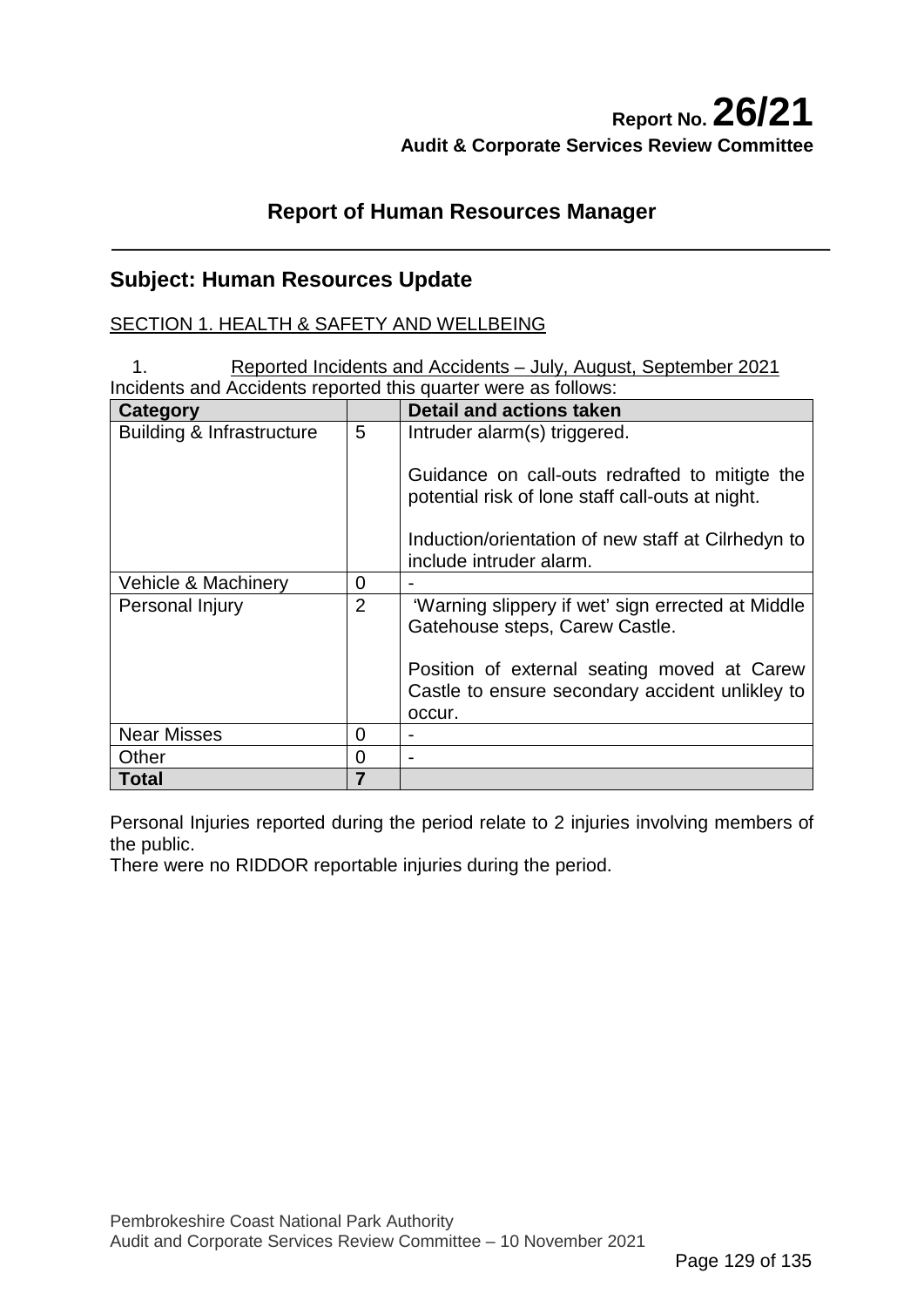#### Monthly comparisons are shown below:



## 2. Sickness and Absence

Absence figures since January 2021 are shown below:



Long term absence levels remain positive. Short-term absences, which although not overly concerning have increased, which to a very small degree has been due to Covid-19 and the Winter Cold/Flu season.

The average absence rates for the Authority this quarter are as follows:

• Average %age of hours lost (against total that could be worked) as a result of sickness absences per employee - 1.29%

This compares favourably with the UK sickness absence rate of 1.8% in 2020. Which is reported to be the lowest rate since data capture began in 1995; helped by furlough, social distancing, shielding and increased home working. Office of National Statistics (ONS) data for 2021 is unavailable.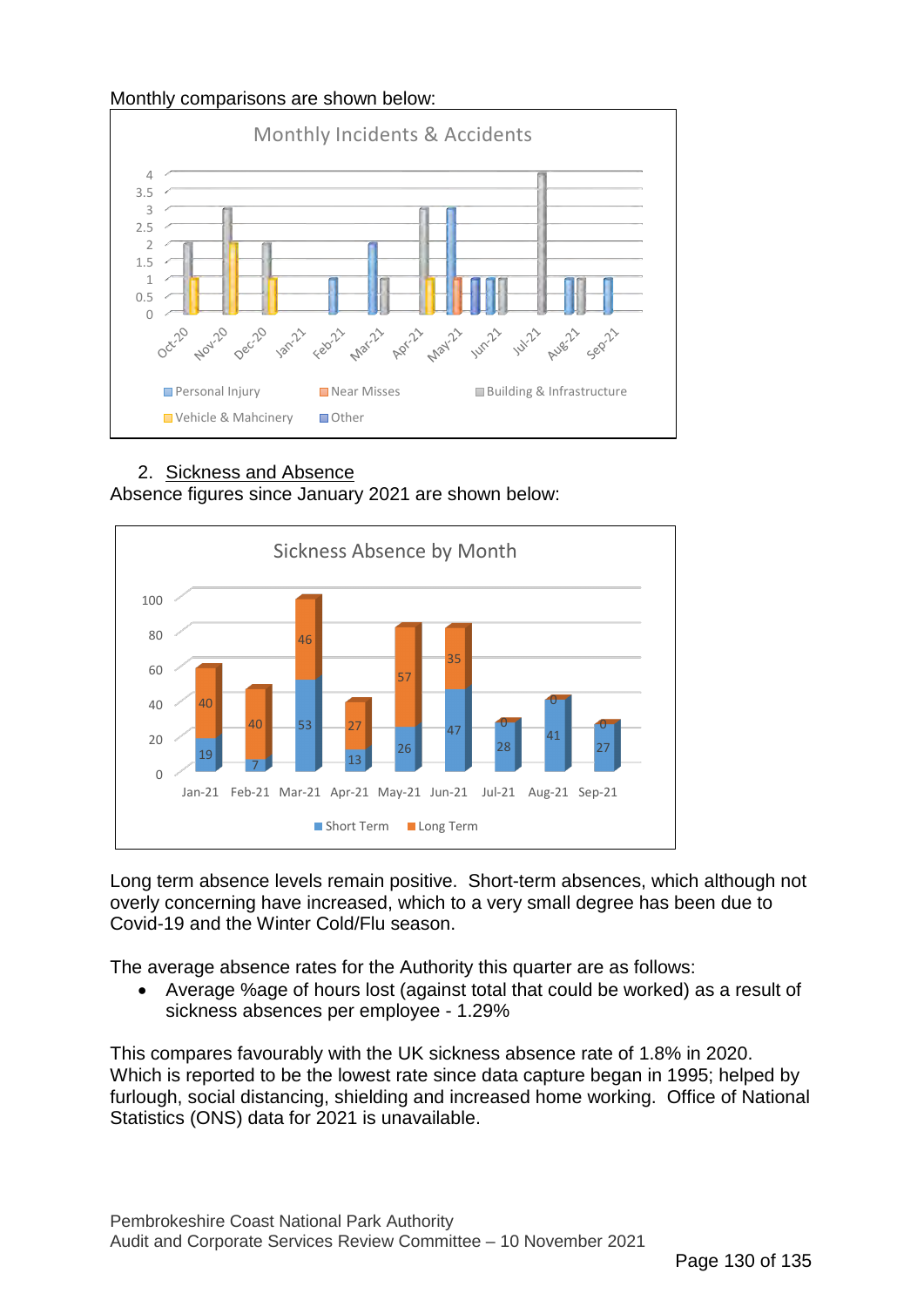### 3. PCNPA Health & Safety Update

#### Castell Henllys

A full annual Fire Alarm service was carried out in August, prior to which Risk Assessments were updated and staff trained.

Missing Child procedures have been updated and staff refresher training undertaken.

Operational procedures for visitor management of the site and associated staff guidelines continue to be regularly updated with developing Welsh Government guidance on Covid-19.

Since September, there has been a restriction on members of the public using the site during School visits. The Risk Assessment and school programme has been adjusted accordingly.

Activity Workshop Risk Assessments have been updated to accommodate Covid-19 guidelines; these include Ancient Textiles, Dark Skies and Lowri Evans Gig Risk workshops amongst others.

The Risk Assessment and Visitor Guidance for the Mobility Scooters has been updated following last quarter's reported incident and receipt of two new mobility scooters. A full site tree survey and plan was undertaken in 2020, although a more recent Ash Die Back Survey was undertaken during the reporting period in 2021.

A successful DEFRA visit was undertaken in July 2021 to assess the livestock on site, as part of disease prevention security.

Refresher First Aid training for First Aiders was undertaken in July 2021.

#### Carew Castle

All Risk Assessments have been updated following continuing Welsh Government guidance, this included the Café and Mill which opened at the beginning of the season. A full review of the Schools programme was undertaken, with Risk Assessments updated and staff trained.

During the reporting period, a biannual high level masonry inspections on the Castle was undertaken and vegetation removal carried out. As part of the quarterly programme, a general masonry report was also carried out.

The annual report of the Causeway and Millpond was carried out by the Reservoirs Engineer and the Fire Alarm annual service carried out.

Food Hygiene, Allergen and COSHH training was carried out for all new staff; and it is aimed to deliver this, by the end of the year, through the new on-line training software (ELMS).

#### Oriel y Parc

Room Hire reopened in June / July 2021 and Covid-19 Risk Assessments were completed to support this. Risk Assessments were also updated for planned Summer Events (including the Great Big Green Week event) and the opening of the new exhibition for both installation and opening of the National Museum of Wales (NMW) Gallery.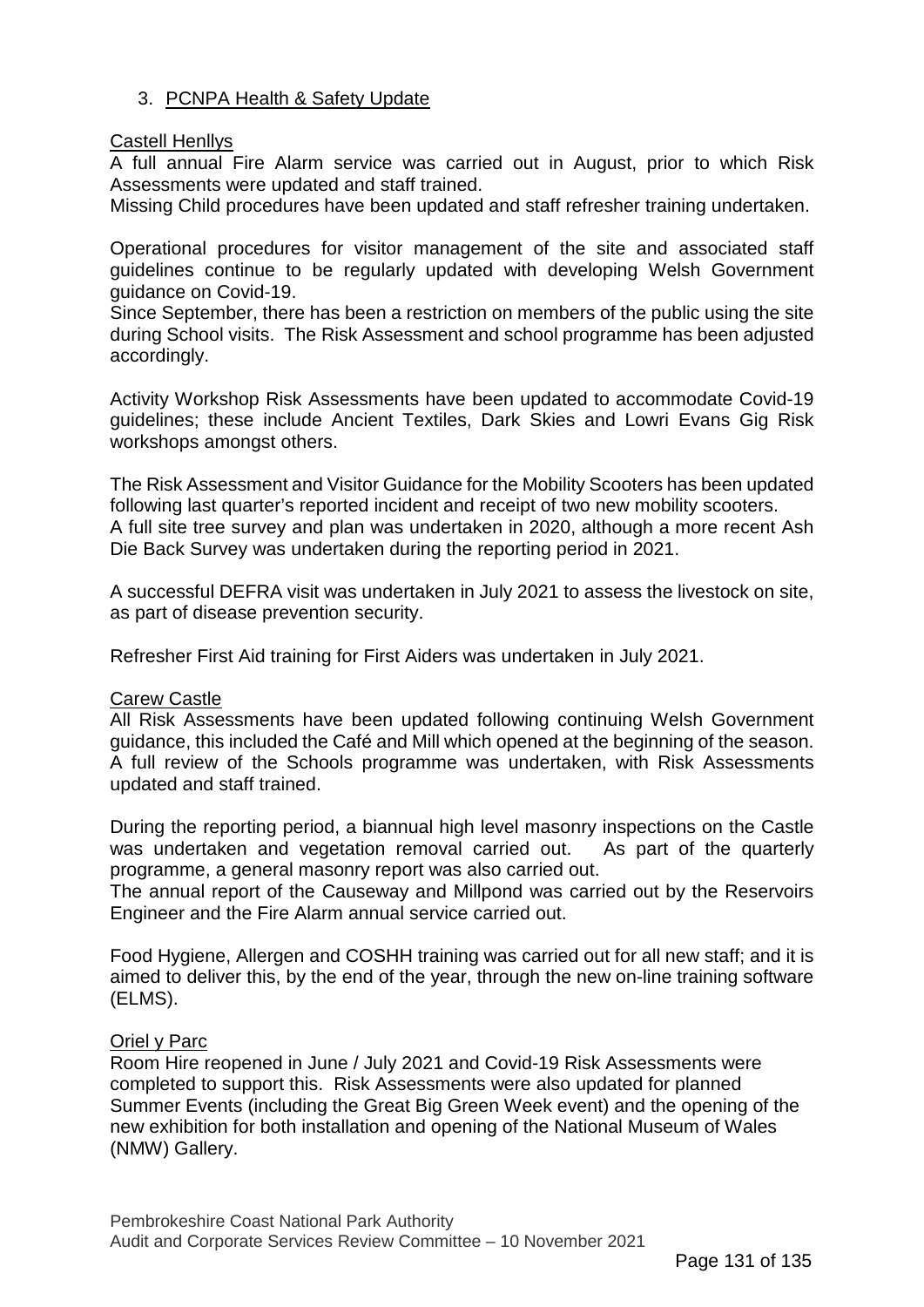All Risk Assessments were amended following the relaxation of Government guidance in August.

Dyfed Alarms attending site in September to review the fire alarm and panel service, following a significant number of false alarms reporting during 2021. The Kitchen Fire Suppression System for the café was also serviced during the period. Site and building closure procedures were also reviewed and amended during the period to strengthen security on site.

In July and August a review of grass roof access by contractors was carried out and training provided to the Site Warden and wider Warden team. Site tree surveys were started in September and will continue into October.

#### **Discovery**

Risk Assessments for minibus travel, in light of a shift to Alert Level 0 were amended to allow passengers to be transported to support activities. Risk Assessments were reviewed to allow for the safe running of events (an example of this being the Fungal Foray event at Castell Henllys).

As part of the recently started Roots to Recovery project, which is a partnership between the Authority and Mind Pembrokeshire, the team created a revised set of Risk Assessments to cover key activities for the project. These Risk Assessments are available to all project partners.

Based on a near miss report submitted by the team's West Wales Walking for Wellbeing Officer, in which a participant fell ill and needed to be taken home during the walk, a review has been carried out on the level of volunteer support required on wellbeing walks. Additional volunteers are now being recruited for selected group walks.

#### General Building Services

A full review of Contractor Risk Assessments & Method Statements (RAMS) for individual project and maintenance work has been carried out and 'site visit protocols' put in place.

Ongoing management of statutory testing and inspection of equipment and all sites (boilers, security, fire, legionella testing and monitoring etc.) continues, albeit with stricter Covid-19 Risk Assessments in place.

During the period TIAA conducted an audit of all buildings and maintenance across the Authority estate.

#### Fundraising

To support delivery of a fundraising event at Oriel y Parc during September, for the Pembrokeshire Coast National Park Trust, a Risk Assessment was completed for this event and will act as a template for further fundraising events.

#### Llanion Reception

Reception continues to remain open on Monday, Wednesday and Fridays only for members of the public and by appointment only. Since June 2021 only 7 members of the public have attended Llanion - 4 of which were Planning related enquiries and 3 were retail/Car Park ticket related.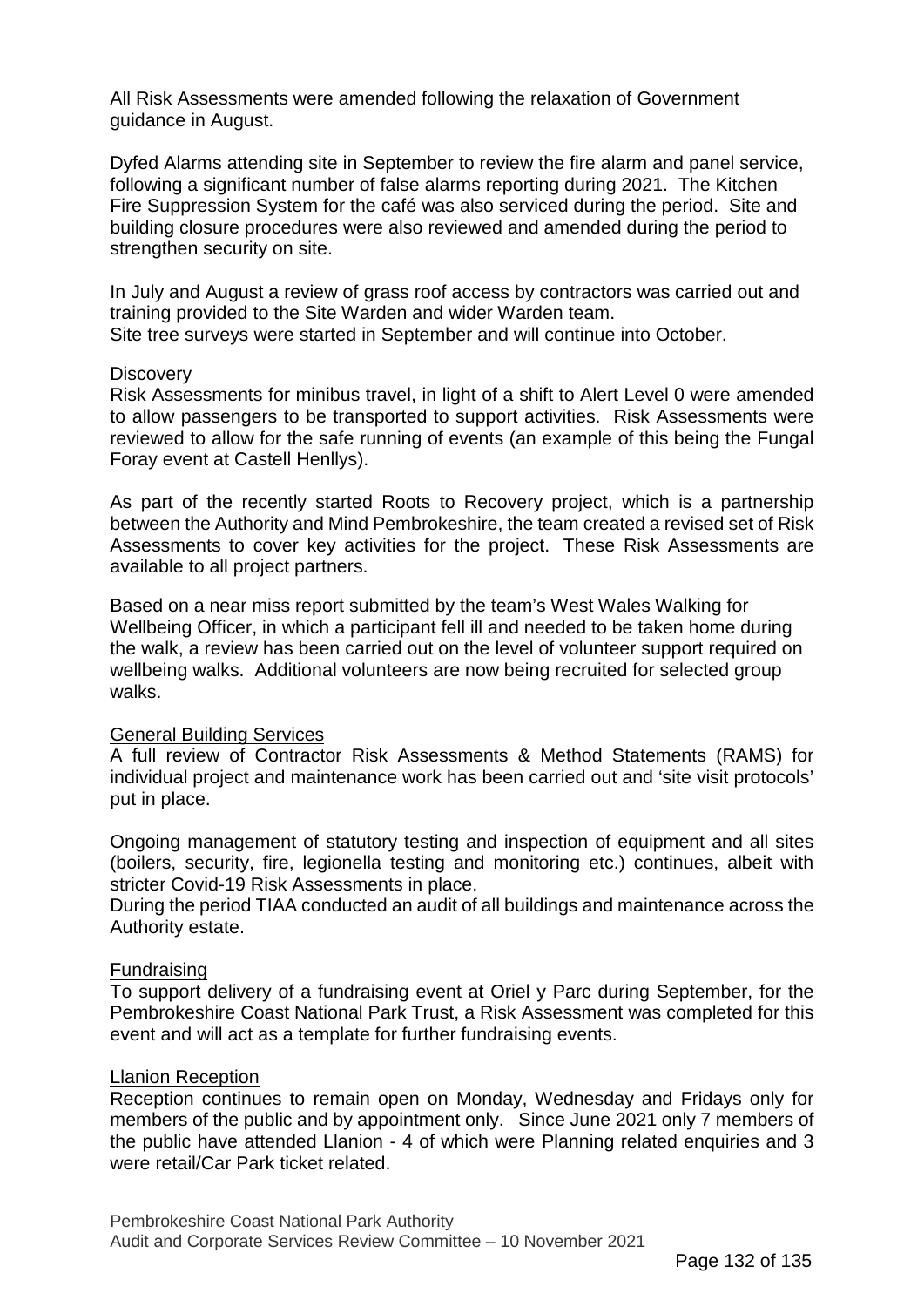#### H&S Risk Assessments

To support 'shared ways of working' all managers have been encouraged to share examples of good practice in the carrying out of Risk Assessments during Covid-19. A central repository for all PCNPA Risk Assessments has been put in place on Parcnet and managers encouraged to use this to sign-post best practice.

#### Covid-19 Communications

An all staff email went out to staff in September, setting out a decision making hierarchy for the organisation and attendance when organising face to face meetings. Further guidance was provided on vehicle sharing and hot-desking, including an updated Risk Assessment for Vehicles. Staff were also reminded of Authority protocols on isolation and encouragement given for staff to vaccinate against Covid-19 and Winter Flu.

### **Training**

Specific training during the period includes the following:

- Remote First Aid
- Brush Cutter Training
- Youth Mental Health First Aid Training

#### Corporate Health Standard

The Authority have been informed to continue building our portfolio of evidence to achieve the Corporate Health Standard Award, until such time that the framework is reviewed in early 2022.

## **SECTION 2. HUMAN RESOURCES**



## ELMS

In the middle of the year, the Authority was presented with an opportunity to join an e-Learning partnership programme (with all other National Parks) and delivered by Learning Pool, the largest open source Learning Management System provider. The ELMS e-Learning system will form part of the wider learning and development offering and supplement our existing, more traditional (face-to-face), learning methods.

The ELMS system will provide a web-based, fully customisable e-learning software system, where the Authority has access to over 160 fully editable courses through the Government Catalogue.

Backroom system work has been completed and roll-out for all staff will begin late November/early December.

Because the system is also used by PCC, they have said the Authority may be able to utilise their System Specialist to build our own in-house knowledge of the system.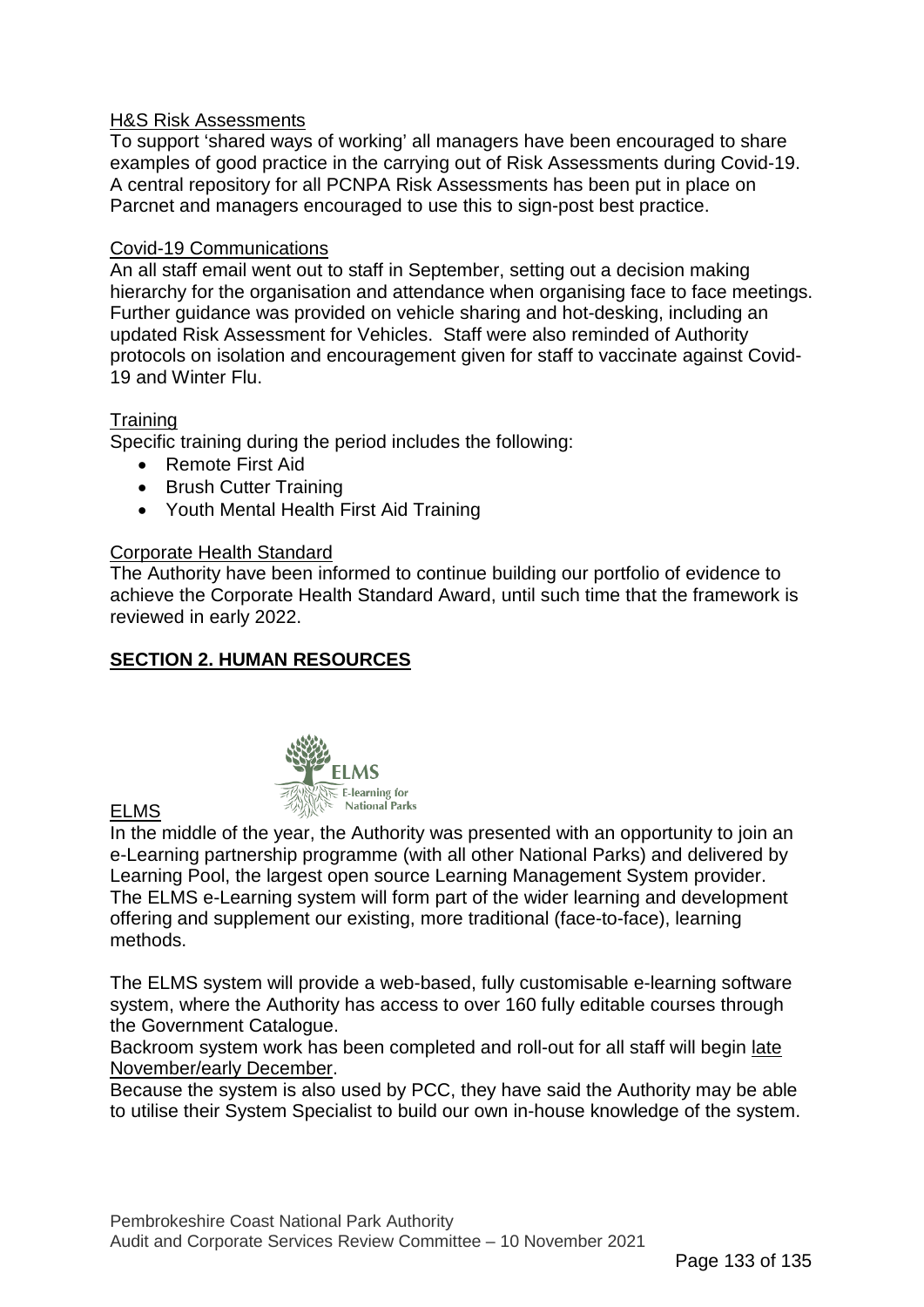Course content will continue to be reviewed over the next six months, as we customise some content; although the full suite will be rolled out from day one rather than delay the introduction further.

ELMS will enable some of our statutory needs to be met through the resource library, which includes courses on Data Protection, general Health & Safety, Manual Handling, Display Screen Equipment, Driver Safety, Fire Safety and other regulatory training courses.

#### HR Metrics

At the request of Committee Members, a separate report is provided.

#### **Recommendation: Members are asked to NOTE this report**

*(Further information is available from the Kelland Dickens, Human Resources Manager, on 01646 624825 – email kellandd@pembrokeshirecoast.org.uk*